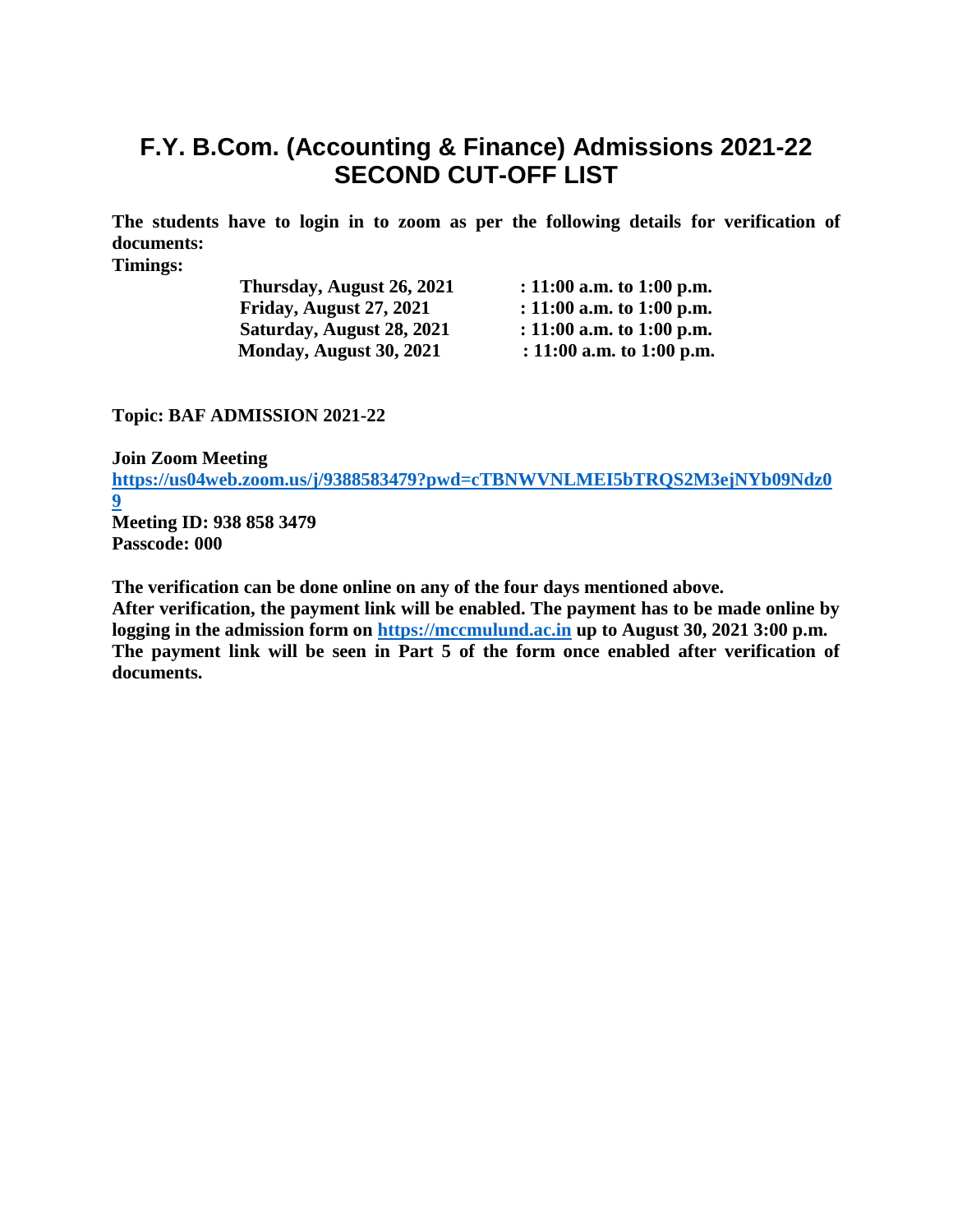|                                                                                                              | <b>PARLE TILAK VIDYALAYA ASSOCIATION'S</b><br><b>MULUND COLLEGE OF COMMERCE</b>                                                                                                                                                                                                                            |             |                        |        |
|--------------------------------------------------------------------------------------------------------------|------------------------------------------------------------------------------------------------------------------------------------------------------------------------------------------------------------------------------------------------------------------------------------------------------------|-------------|------------------------|--------|
|                                                                                                              |                                                                                                                                                                                                                                                                                                            |             |                        |        |
| ADMISSION FORM - PART 5                                                                                      |                                                                                                                                                                                                                                                                                                            |             |                        |        |
| ID:                                                                                                          |                                                                                                                                                                                                                                                                                                            | <b>Back</b> | <b>Change Password</b> | Logout |
| Parents / Guardian Name:                                                                                     | <b>AMKUWAR YADAV</b>                                                                                                                                                                                                                                                                                       |             |                        |        |
| Parents / Guardian Relationship :                                                                            | <b>FATHER</b>                                                                                                                                                                                                                                                                                              |             |                        |        |
| Parents / Guardian Occupation:                                                                               | <b>FARMER</b>                                                                                                                                                                                                                                                                                              |             |                        |        |
| Parents / Guardian Office Address :                                                                          | N/A                                                                                                                                                                                                                                                                                                        |             |                        |        |
| Annual Income (₹) :                                                                                          |                                                                                                                                                                                                                                                                                                            |             |                        |        |
| -Fees Payment-<br>Fees Type:<br>Order No:<br>Bank Ref. No.:<br><b>PG Tracking No.:</b><br>Amount:<br>Status: | In case of amount already been deducted and showing as Failure, kindly click on Refresh Payment after 24 Hours, if still unresolved, contact College.<br>After unsuccessful transaction, if amount not deducted, next payment can be made only after 30 Minutes.<br>10214750003FG<br>0246671364<br>SUCCESS |             |                        |        |

Please check your details again, before submitting Online Form. Further there will be no change allowed. Submit & Print

**Once the payment is made, the Status will change to Success.** 

**The students should have uploaded the documents on [https://verifications.mccmulund.ac.in](https://verifications.mccmulund.ac.in/) If not, prior to attending the meeting, upload the documents. The list of documents is attached below.**

# **For Open Category:-**

- 1. College online form
- 2. University online form
- 3. HSC Marksheet
- 4. College Leaving Certificate
- 5. Aadhar Card
- 6. Death certificate (in case of demise of any parent during pandemic due to covid)

## **For SST/PTC/Ex-Serviceman/Defense/Freedom Fighter/PH / SPORTS/CULTURAL: -**

- 1. College online form
- 2. University online form
- 3. HSC Marksheet
- 4. College Leaving Certificate
- 5. Aadhar Card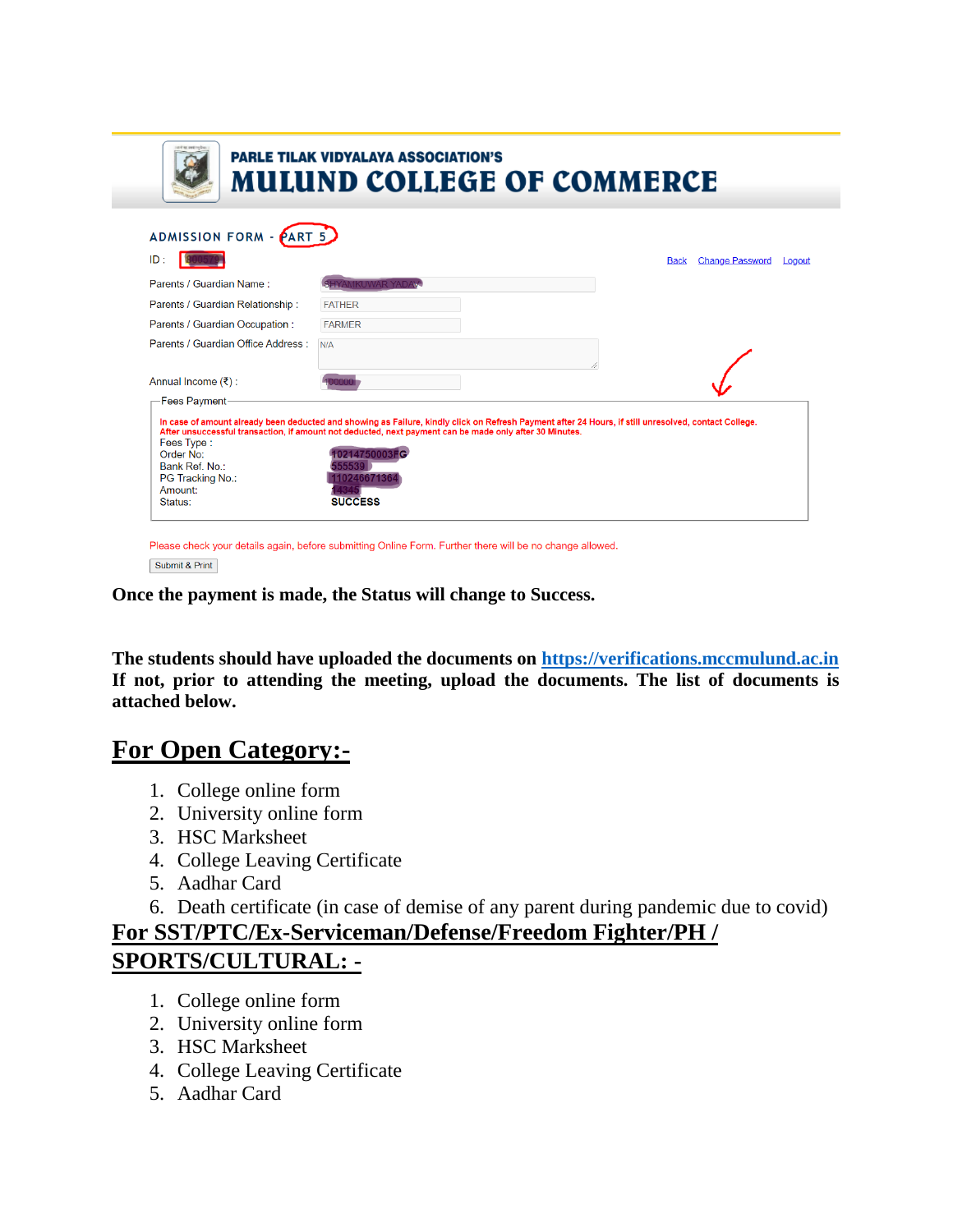- 6. Death certificate (in case of demise of any parent during pandemic due to covid)
- 7. Relevant certificate if any

## **For SC/ST/NT/OBC/SBC:-**

- 1. College online form
- 2. University online form
- 3. HSC Marksheet
- 4. College Leaving Certificate
- 5. Aadhar Card
- 6. Caste certificate
- 7. For VJ/NT, OBC, SBC categories, additional **Non-Creamy Layer** Certificate along with Caste Certificate.
- 8. Death certificate (in case of demise of any parent during pandemic due to covid)

## **For EWS:-**

1. EWS Eligibility Certificate required.

## **FOR STUDENTS FROM OTHER BOARDS**

- 1. Upload the Photocopy of the migration certificate.
- 2. The schedule for collection of original migration certificate will be communicated to you on the college website.

# **\*** GAP Certificate wherever applicable

**\*** Concessional fees under Govt. Schemes/Social Welfare Department can be availed only after submission/verification of required documents by the college. Accordingly balance fees will be recovered for the individuals.

**\*** Admission will be confirmed only after successful verification of documents.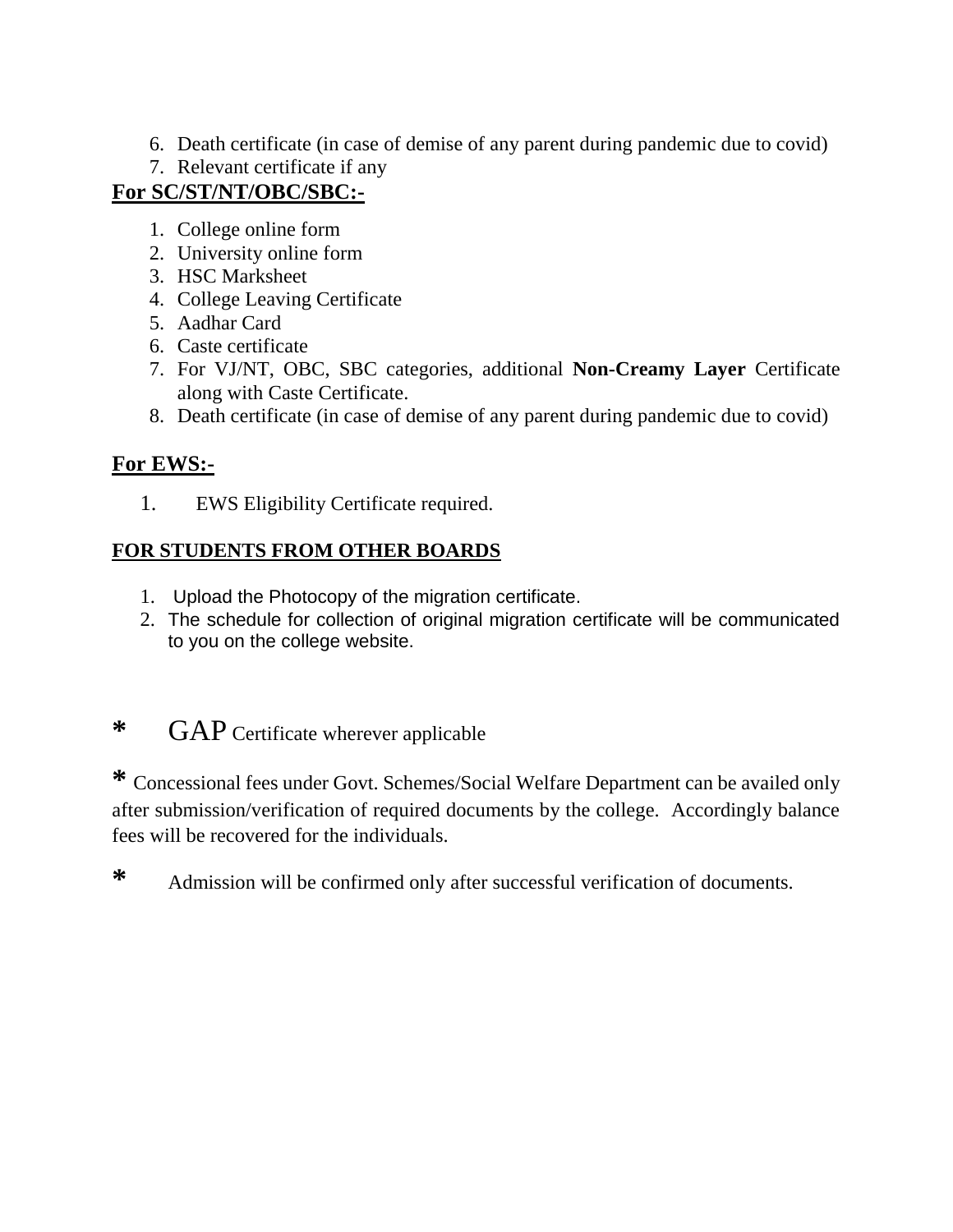### Parle Tilak Vidyalaya Association's **MULUND COLLEGE OF COMMERCE FIRST YEAR BCAF 2021-2022 B.COM ACCOUNTING & FINANCE SECOND LIST CUT-OFF PERCENTAGE**

| SR NO.         | <b>CATEGORY</b>        | HSC <sub>%</sub>         |
|----------------|------------------------|--------------------------|
| 1              | <b>OPEN</b>            | 92.00                    |
| $\overline{2}$ | <b>EWS</b>             | 77.23                    |
| 3              | <b>SC</b>              | 84.67                    |
| 4              | <b>ST</b>              | 68.33                    |
| 5              | <b>OBC</b>             | <b>NO VACANCY</b>        |
| 6              | $NT-B$                 | 84.17                    |
|                | NT-C                   | 78.17                    |
| 8              | NT-D                   | <b>NO VACANCY</b>        |
| 9              | VJ/DT                  | 73.83                    |
| 10             | <b>SBC</b>             | <b>NO VACANCY</b>        |
| 11             | PH/LD                  | <b>ALL THOSE APPLIED</b> |
| 12             | <b>EX-SER / SPORTS</b> | 84.00                    |

**SECOND MERIT LIST HOLDER STUDENTS, SHOULD GET THE MARKSHEETS AND DOCUMENTS VERIFIED ONLINE THROUGH THE ZOOM MEETING AS PER ATTACHED SCHEDULED. AFTER THE DOCUMENTS ARE VERIFIED, THE PAYMENT LINK WILL BE ENABLED IN THE SAME FORM IN PART 5. PAYMENT CAN BE MADE FROM 26th AUGUST TO 30th AUGUST 2021 TILL 3.00 PM** 

**Student should login to college website www.mccmulund.ac.in for online admission form.** 

**FEES FOR OPEN CATEGORY : Rs.15810/-(OPEN, EWS, SEBC, OBC, SBC, NT, VJDT Category)**

**Reserved Category Fees (Only for SC and ST Category Students[For ST Category Student Caste Validity is complusory]) : Rs. 2780/-** 

*CONCESSIONAL FEES UNDER GOVT. SCHEMES/SOCIAL WELFARE DEPT CAN BE AVAILED ONLY AFTER SUBMISSION/ VERFICATION OF REQUIRED DOCUMENTS TO THE COLLEGE. ACCORDINGLY BALANCE FEES WILL HAVE TO PAID BY STUDENT.*

*IN CASE OF CANCELLATION ORDINANCE .2589 OF UNIVERSITY OF MUMBAI IS APPLICABLE TO ALL CANDIDATES. (PLEASE REFER PAGE NO. 40 OF PROSPECTUS)*

**25/08/2021**

**CO-ORDINATOR**

 **CHAIRMAN ADMISSION COMMITTEE**

**PRINCIPAL**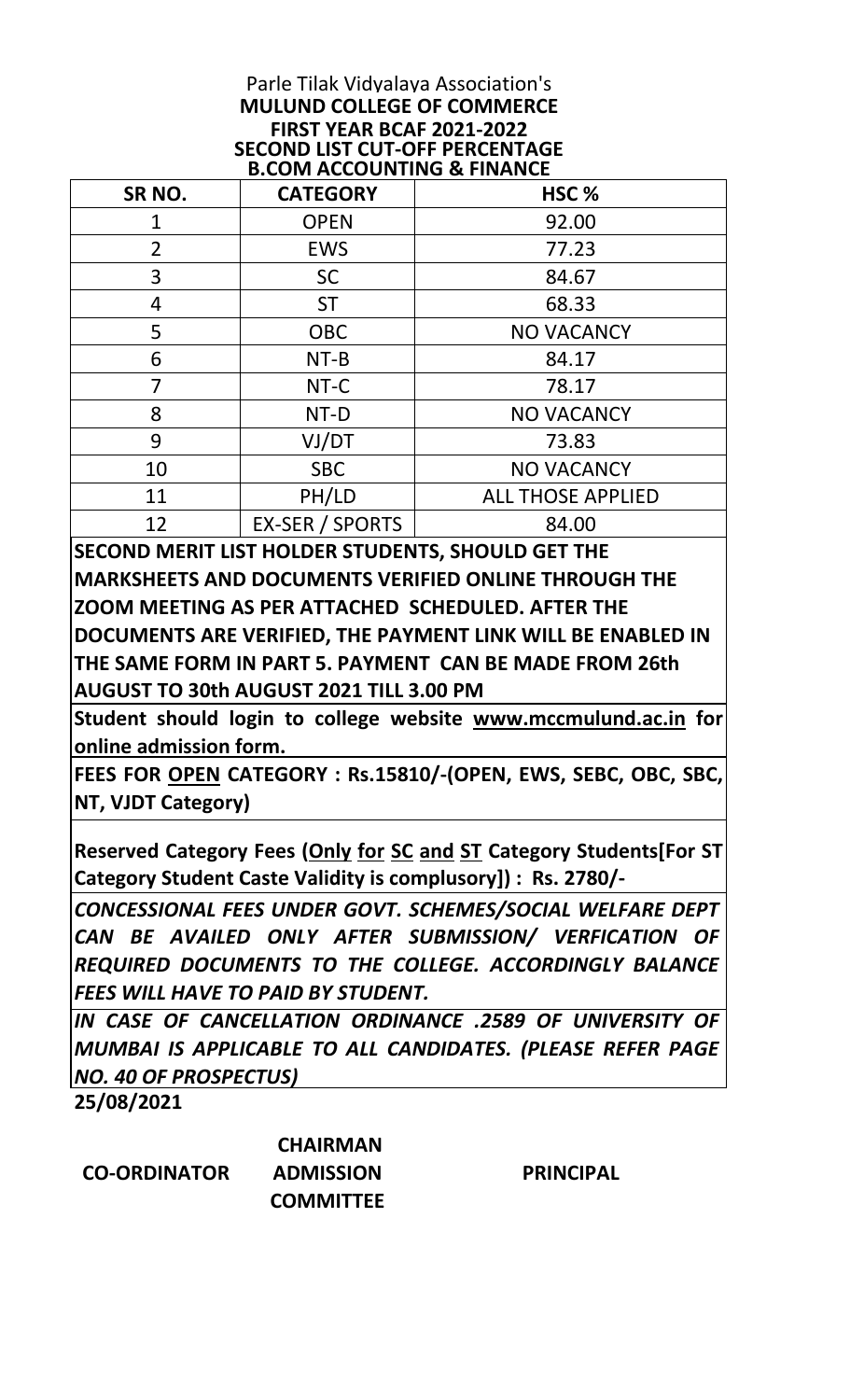### SEOND LIST BCAF OPEN CATEGORY 2021-2022

| SR. NO         | FormNo | SName          | FName          | FaName                     | MoName             |
|----------------|--------|----------------|----------------|----------------------------|--------------------|
| $\mathbf{1}$   | 817195 | <b>DEDHIA</b>  | <b>CHARMI</b>  | <b>PRITESH</b>             | <b>DEEPA</b>       |
| $\overline{2}$ | 803610 | <b>SHAIKH</b>  | <b>NAUSHIN</b> | <b>IQBAL</b>               | <b>NASEEM</b>      |
| 3              | 805866 | <b>PATIL</b>   | <b>GAURI</b>   | <b>PRADEEP</b>             | <b>SHUBHANGI</b>   |
| 4              | 807966 | LAD            | <b>MANALI</b>  | <b>MARUTI</b>              | <b>MAMATA</b>      |
| 5              | 816273 | <b>PATHAK</b>  | <b>ARYAN</b>   | <b>SHRINIVAS</b>           | ANAGHA             |
| 6              | 804522 | <b>BELEL</b>   | SANJANA        | <b>PANKAJ</b>              | VANDANA            |
| $\overline{7}$ | 809144 | <b>NAIK</b>    | <b>ANIKET</b>  | SAMEER                     | SAMIDHA            |
| 8              | 810775 | <b>JOSHI</b>   | <b>ADITI</b>   | RAJENDRAPRASAD             | <b>ARCHANA</b>     |
| 9              | 812497 | <b>JAIN</b>    | <b>ISHA</b>    | <b>PRAVIN</b>              | <b>CHHAYA</b>      |
| 10             | 803453 | <b>TRIVEDI</b> | <b>RIDDHI</b>  | <b>SURESH KUMAR</b>        | <b>BHARTI</b>      |
| 11             | 807240 | <b>JAIN</b>    | <b>RIYA</b>    | <b>DHANRAJ</b>             | <b>NAGINA</b>      |
| 12             | 811805 | GAWDE          | <b>YOGITA</b>  | LAXMAN                     | LATIKA             |
| 13             | 810648 | <b>KALE</b>    | <b>AVANEE</b>  | <b>AJAY</b>                | <b>AKSHATA</b>     |
| 14             | 811970 | <b>KADAM</b>   | <b>KARAN</b>   | <b>MAHENDRA</b>            | <b>NEHA</b>        |
| 15             | 805639 | <b>SHINDE</b>  | <b>SAKSHI</b>  | <b>RAMESH</b>              | <b>JYOTI</b>       |
| 16             | 805884 | <b>IYER</b>    | <b>AKSHAI</b>  | <b>VENKATA SUBRAMANIAN</b> | <b>ANURADHA</b>    |
| 17             | 806147 | WALUNJ         | <b>SNEHA</b>   | <b>DNYANESHWAR</b>         | SHEELA             |
| 18             | 810732 | <b>CHUGH</b>   | <b>HIRDAY</b>  | <b>MUKESH</b>              | <b>BHAGESHWARI</b> |

#### SEOND LIST BCAF EWS CATEGORY 2021-2022

| SR. NO | FormNo | <b>SName</b>   | FName           | FaName           | MoName     |
|--------|--------|----------------|-----------------|------------------|------------|
|        | 804293 | <b>CHIKANE</b> | DARSHANA        | <b>KASHINATH</b> | SANGEETA   |
|        | 817116 | BAJANTRI       | <b>SHRADDHA</b> | HANUMANTA        | SHASHIKALA |

## SEOND LIST BCAF SC CATEGORY 2021-2022

| SR. NO | FormNo | SName           | FName          | FaName        | MoName       |
|--------|--------|-----------------|----------------|---------------|--------------|
|        | 812938 | GAIKWAD         | AAKANKSHA      | <b>RUPESH</b> | RAKHI        |
|        | 816694 | <b>PAWAR</b>    | <b>ADITYA</b>  | YASHWANT      | <b>MANDA</b> |
| 3      | 817178 | WAGHAMARE       | <b>TANAYA</b>  | PREMCHANDRA   | <b>SEEMA</b> |
| 4      | 808355 | <b>WANKHADE</b> | <b>SUSMITA</b> | <b>SURESH</b> | <b>DURGA</b> |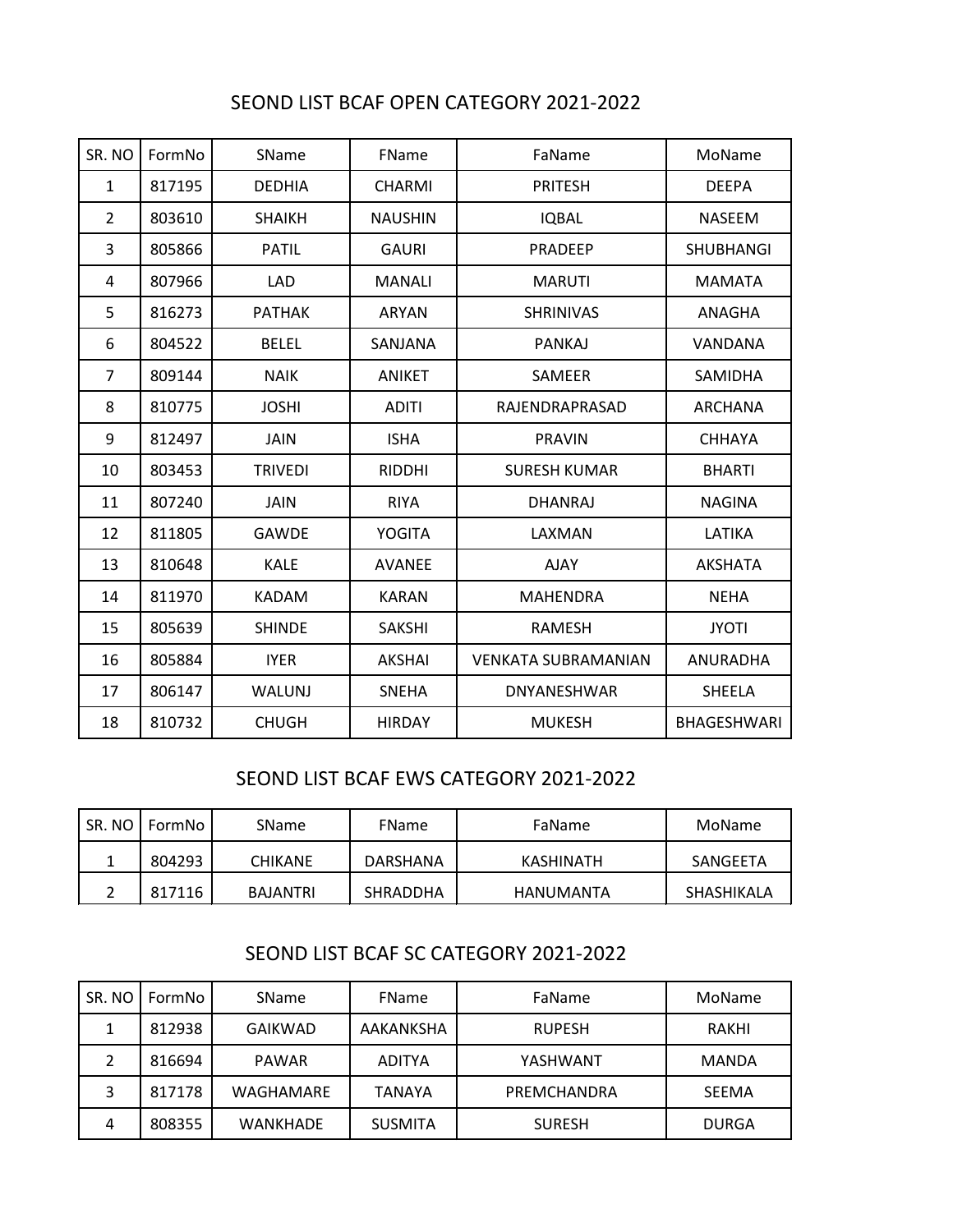|   | 817845 | KURIL            | <b>SURAJ</b>  | <b>CHEDILAL</b> | <b>DHUNADEVI</b> |
|---|--------|------------------|---------------|-----------------|------------------|
| 6 | 817623 | <b>YESHWANTE</b> | <b>EKTA</b>   | <b>NITIN</b>    | PRATIBHA         |
|   | 811957 | ALAT             | <b>NEHA</b>   | ARUN            | SULOCHANA        |
| 8 | 813115 | <b>PAWAR</b>     | <b>SIDDHI</b> | VIJAY           | <b>VAISHALI</b>  |

### SEOND LIST BCAF ST CATEGORY 2021-2022

| SR. NO | FormNo I | <b>SName</b>       | <b>FName</b>  | FaName         | MoName         |
|--------|----------|--------------------|---------------|----------------|----------------|
| J.     | 813546   | <b>BIRARI</b>      | <b>AAYUSH</b> | <b>PRAKASH</b> | RAJJU          |
| ำ      | 803082   | <b>SURYAVANSHI</b> | <b>EKNATH</b> | <b>SUNIL</b>   | <b>SUNANDA</b> |
| 3      | 802328   | <b>JOSHI</b>       | <b>AABHA</b>  | <b>VINAYAK</b> | <b>SULBHA</b>  |

### SEOND LIST BCAF NT-B CATEGORY 2021-2022

| SR. NO | FormNo | SName          | <b>FName</b> | FaName      | MoName        |
|--------|--------|----------------|--------------|-------------|---------------|
|        | 811975 | GOSAVI         | HARSHADA     | RAMCHANDRA  | <b>VIJAYA</b> |
|        | 817102 | MAHAGAONKAR    | SANIKA       | SANJAY      | SAMATA        |
| э      | 802359 | <b>DIVEKAR</b> | VEDANT       | CHANDRAKANT | <b>MOHINI</b> |

### SEOND LIST BCAF NT-C CATEGORY 2021-2022

| SR. NO | FormNo I | SName         | <b>FName</b>   | FaName      | MoName        |
|--------|----------|---------------|----------------|-------------|---------------|
|        | 807180   | <b>GADGE</b>  | <b>SHIVANI</b> | <b>BALU</b> | <b>SUNITA</b> |
|        | 809017   | SARAWADE      | <b>NIKHIL</b>  | <b>BALU</b> | <b>SUNITA</b> |
| ∍      | 805156   | <b>KHARAT</b> | <b>JAYESH</b>  | SHANTARAM   | <b>SUNITA</b> |

#### SEOND LIST BCAF VJ/DT CATEGORY 2021-2022

| SR. NO | FormNo | SName         | FName        | FaName       | MoName       |
|--------|--------|---------------|--------------|--------------|--------------|
|        | 814136 | <b>RATHOD</b> | <b>ROHAN</b> | VIJAY        | VANITA       |
|        | 804752 | <b>JADHAV</b> | <b>SAHIL</b> | <b>VILAS</b> | <b>REKHA</b> |
| 3      | 808714 | LOKHANDE      | VANSHIKA     | <b>MANOJ</b> | LAXMIBAI     |

## SEOND LIST BCAF PH/LD CATEGORY 2021-2022

| SR.<br><b>NO</b><br>FormNo<br>SName | <b>EName</b> | ⊦aName | MoName |
|-------------------------------------|--------------|--------|--------|
|-------------------------------------|--------------|--------|--------|